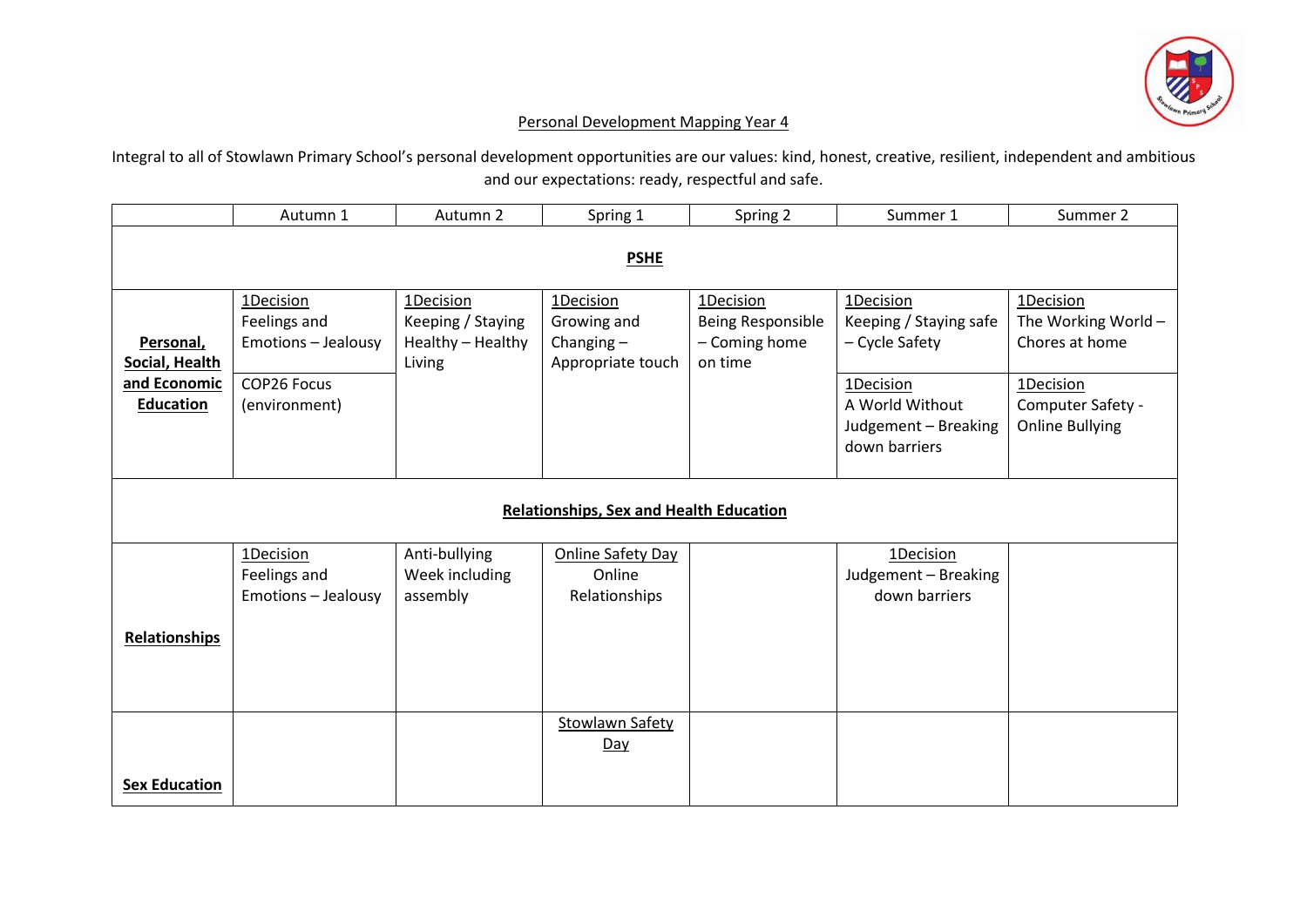|                                   |                            |                   | <b>NSPCC</b>              |                    |                       |                  |  |  |
|-----------------------------------|----------------------------|-------------------|---------------------------|--------------------|-----------------------|------------------|--|--|
|                                   |                            |                   | Appropriate               |                    |                       |                  |  |  |
|                                   |                            |                   | Touch                     |                    |                       |                  |  |  |
|                                   |                            |                   |                           |                    |                       |                  |  |  |
|                                   |                            |                   | 1Decision                 |                    |                       |                  |  |  |
|                                   |                            |                   | Growing and               |                    |                       |                  |  |  |
|                                   |                            |                   | Changing $-$              |                    |                       |                  |  |  |
|                                   |                            |                   | Appropriate touch         |                    |                       |                  |  |  |
|                                   |                            |                   |                           |                    |                       |                  |  |  |
|                                   | <b>Mental Health Week</b>  | 1Decision         | <b>Stowlawn Safe</b>      |                    | Walk to School Week   |                  |  |  |
|                                   | including assembly         | Keeping / Staying | Day                       |                    |                       |                  |  |  |
|                                   |                            | Healthy - Healthy |                           |                    |                       |                  |  |  |
| Health                            |                            | Living            |                           |                    |                       |                  |  |  |
|                                   |                            |                   |                           |                    |                       |                  |  |  |
|                                   |                            |                   |                           |                    |                       |                  |  |  |
|                                   |                            |                   |                           |                    |                       |                  |  |  |
| <b>Fundamental British Values</b> |                            |                   |                           |                    |                       |                  |  |  |
|                                   |                            |                   |                           |                    |                       |                  |  |  |
|                                   | Democracy                  | Rule of Law       | <b>Individual Liberty</b> | Tolerance of those | <b>Mutual Respect</b> | Economics, money |  |  |
| Democracy                         | Democracy - Part 2         | Children's rights | <b>Rights and</b>         | with different     | Identities            | and managing     |  |  |
|                                   | (Young Citizens)           | (Young Citizens)  | responsibilities          | faiths and beliefs |                       | resources        |  |  |
| <b>Rule of Law</b>                |                            |                   | (Young Citizens)          | My community       |                       | What is          |  |  |
|                                   |                            |                   |                           | (Young Citizens)   |                       | philanthropy?    |  |  |
| Individual                        | Democracy                  |                   | <b>Mutual Respect</b>     | Rule of Law        |                       | (Young Citizens) |  |  |
| Liberty                           | Pupil Leadership           |                   | <b>Martin Luther</b>      | The Big Legal      |                       |                  |  |  |
|                                   | Team                       |                   | King Day                  | Lesson 2022        |                       |                  |  |  |
| <b>Mutual</b>                     | Eco-council elections      |                   |                           |                    |                       |                  |  |  |
| <b>Respect</b>                    |                            |                   |                           |                    |                       |                  |  |  |
|                                   | <b>Mutual Respect</b>      |                   |                           | Focus on all BVs   | Focus on all BVs      |                  |  |  |
| <b>Tolerance of</b>               | <b>Black History Month</b> |                   |                           | What being British | Queen's Jubilee       |                  |  |  |
| those with                        |                            |                   |                           | means to me        |                       |                  |  |  |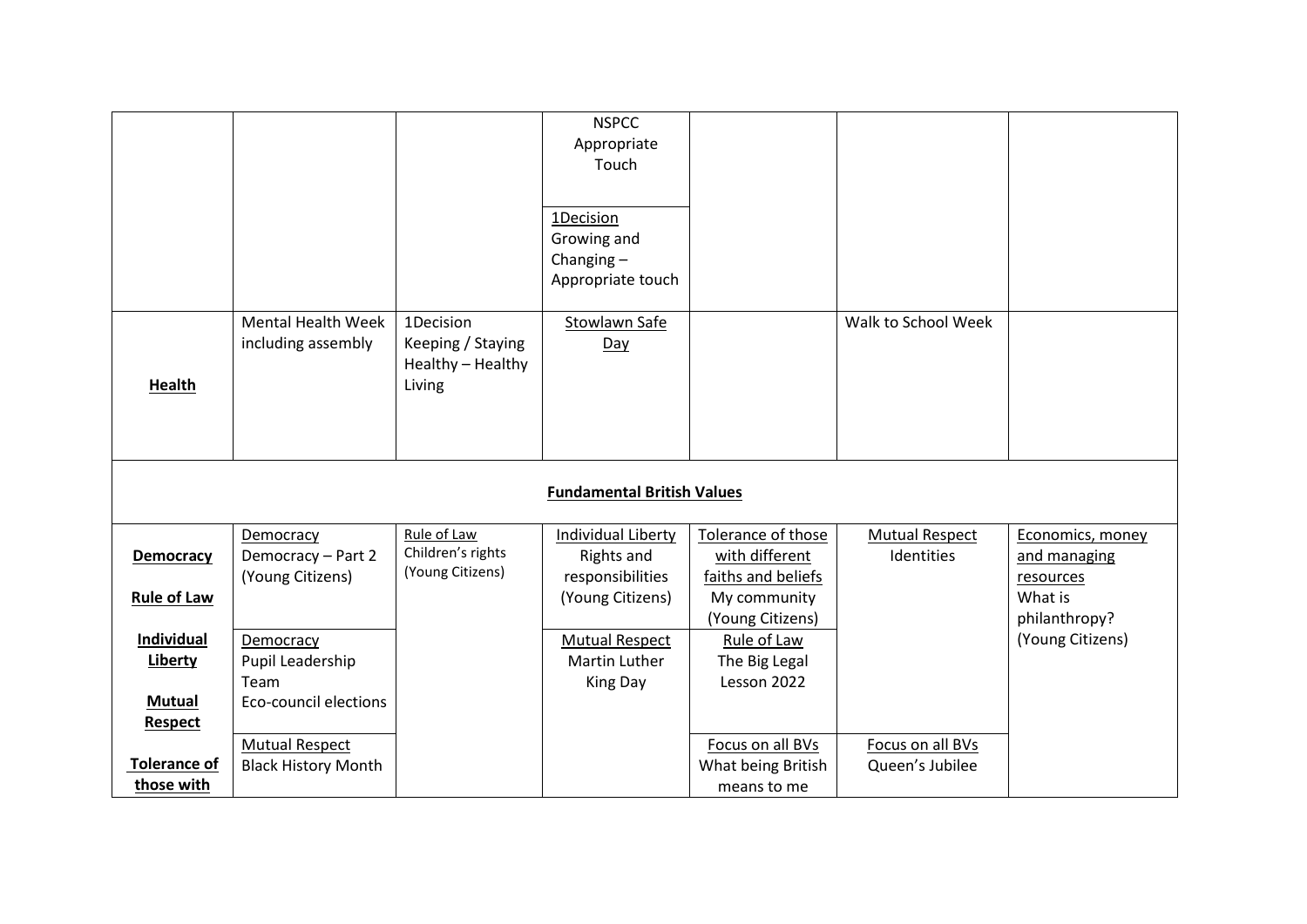| different  | Democracy/Rule of          |                           |                           | <b>Mutual Respect</b>     | Democracy                 |                            |
|------------|----------------------------|---------------------------|---------------------------|---------------------------|---------------------------|----------------------------|
| faiths and | Law                        |                           |                           | <b>Ukraine Crisis</b>     | <b>Local Elections</b>    |                            |
| beliefs    | COP26                      |                           |                           |                           |                           |                            |
|            |                            |                           |                           |                           |                           |                            |
|            | Mutual                     | Individual Liberty        | <b>Individual Liberty</b> | <b>Individual Liberty</b> | <b>Individual Liberty</b> | <b>Individual Liberty</b>  |
|            | Respect/Tolerance          | Mutual                    | Mutual                    | Mutual                    | Mutual                    | Mutual                     |
|            | What is it like to be      | Respect/Tolerance         | Respect/Tolerance         | Respect/Tolerance         | Respect/Tolerance         | Respect/Tolerance          |
| RE         | Jewish?                    | Why do some               | An enquiry into           | An enquiry into           | Why does the              | Why does the               |
|            |                            | people think Jesus        | visiting places of        | visiting places of        | prophet matter to         | prophet matter to          |
|            |                            | is inspirational?         | worship.                  | worship.                  | muslims?                  | muslims?                   |
|            |                            |                           |                           |                           |                           |                            |
|            |                            |                           | <b>Assemblies</b>         |                           |                           |                            |
|            |                            |                           |                           |                           |                           |                            |
|            | Harvest                    | Diwali                    | Chinese New Year          | Mother's Day              | Share a story from        | <b>World Environment</b>   |
|            |                            |                           |                           |                           | another                   | Day                        |
|            |                            |                           |                           |                           |                           |                            |
|            | <b>Recycling Week</b>      | Remembrance               | New Year's                | Easter                    | Ramadan                   | <b>Healthy Eating Week</b> |
|            |                            | Day                       | <b>Resolutions</b>        |                           |                           |                            |
|            |                            |                           |                           |                           |                           |                            |
|            | <b>Black History Month</b> | Christmas (Carol          | Make your                 | Shrove Tuesday /          | Attendance and            | World Refugee Day          |
|            |                            | service)                  | dreams come true          | Ash Wednesday             | Punctuality               |                            |
|            |                            |                           | day                       |                           |                           |                            |
|            |                            |                           |                           |                           |                           |                            |
|            | World Animal Day           | <b>Bonfire Night/Fire</b> | <b>Martin Luther</b>      | International             | Queen's Jubilee           | Prejudice - Valuing        |
|            |                            | Safety                    | King Day                  | Women's Day               |                           | Diversity                  |
|            |                            |                           |                           |                           |                           |                            |
|            | <b>Mental Health Week</b>  | Children In               | Holocaust                 | St Patrick's Day          | Attendance and            | Launch of NHS              |
|            |                            | Need/Science              | <b>Memorial Day</b>       |                           | Punctuality               |                            |
|            |                            | Week                      |                           |                           |                           |                            |
|            |                            |                           |                           |                           |                           |                            |
|            |                            | Anti-Bullying             | <b>National Story</b>     | World Poetry Day          |                           | Nelson Mandela Day         |
|            |                            | Week                      | <b>Telling week</b>       |                           |                           |                            |